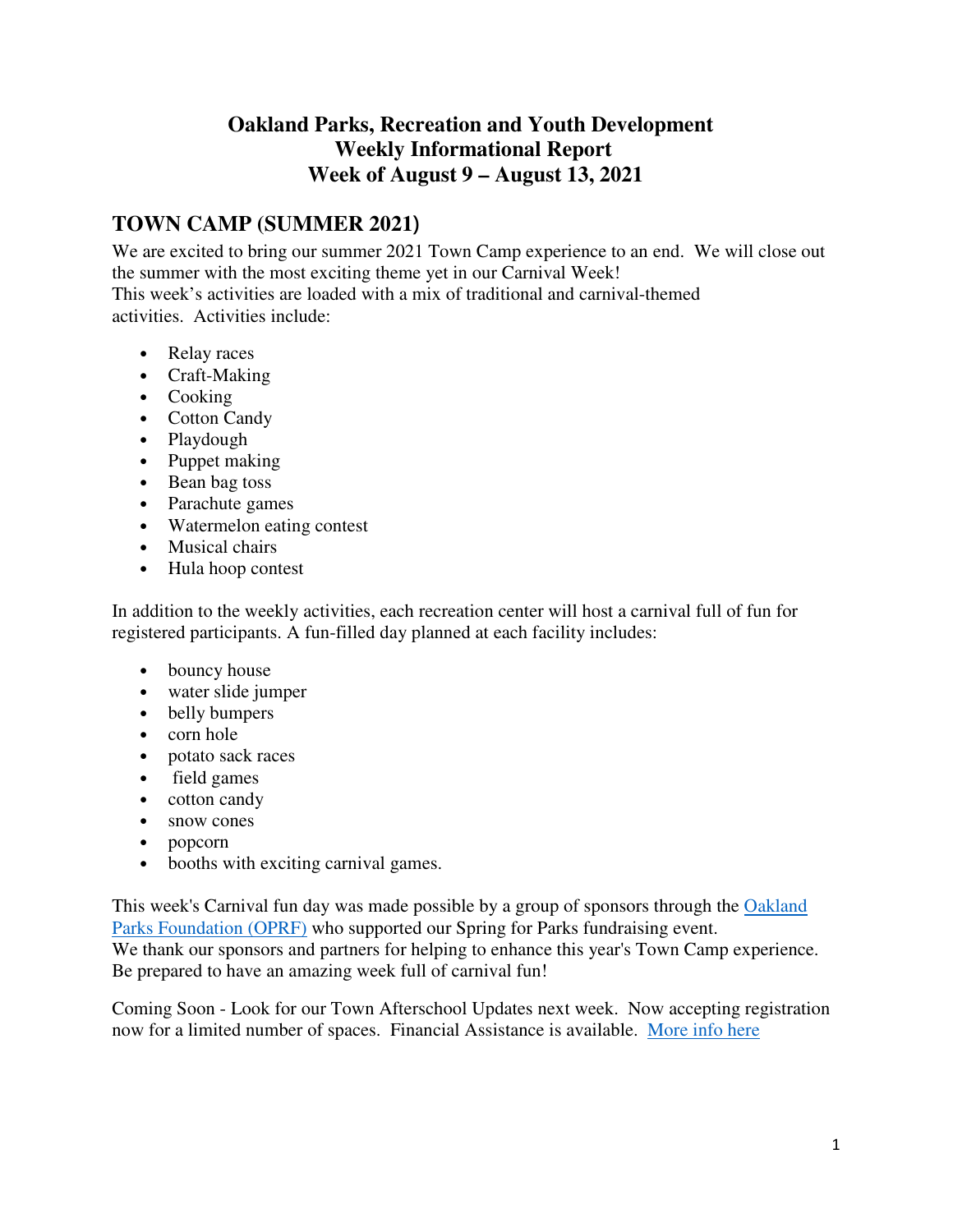# **YOUTH SPORTS**

**Basketball:** Oakland Neighborhood Basketball League (ONBL) began June 28th. For more information contact Frederick Morris III, Sports coordinator at FMorris@oaklandca.gov.

• ONBL playoffs begins this week taking place at four locations including, Tassafaronga, Ira Jinkins, Oakland Technical High School and Oakland High School. We have approximately 35 teams or 275+ participants in multiple age groups.

**Davie Tennis Stadium:** Junior Tennis Camp summer session is in progress. Register at www.cityofoakland.perfectmind.com. For more information contact Marc Weinstein, Center director at mweinstein2@oaklandca.gov or (510) 444-5663. More information on Davie Stadium including adult programs can be found at http://oaklandtennis.org/index.php/aboutdavie/ip

• Enrollment full through the remainder of the summer

# **ADULT SPORTS**

Adult softball league started June 21st. Register at www.cityofoakland.perfectmind.com. For

more information contact Frederick Morris III, Sports Coordinator at FMorris@oaklandca.gov.  

• OPRYD Adult softball league is in it's seventh week at four locations including, Owen Jones Field, Curt Flood Field, Franklin Park and Allendale Park. We have approximately 45 teams participating.

# **AQUATICS**

OPRYD Aquatics is committed to providing pool access citywide following our return from Shelter-In-Place and color-coded tier systems (purple, red, orange, yellow, etc.). The Covid-19 pandemic had a negative impact on the availability of OPRYD certified aquatics staff. OPRYD Aquatics is continuing to offer Lifeguard Certification courses, visit us online by clicking here and Click here to apply for open Aquatics Positions For questions or concerns please email OPRAquatics@oaklandca.gov

As we add additional certified lifeguards, program hours, days, and times are subject to change and/or expand.

**East Oakland Sports Center (EOSC) Pool:** Effective Thursday July 8, 2021, Temescal Pool will close each Monday and Lions Pool will close each Thursday. Aquatics staff from each respective site will shift to East Oakland Sports Center (EOSC) as we phase the re-opening of the pool. The EOSC Pool will re-open on Thursday July 8, 2021 with a weekly schedule as follows: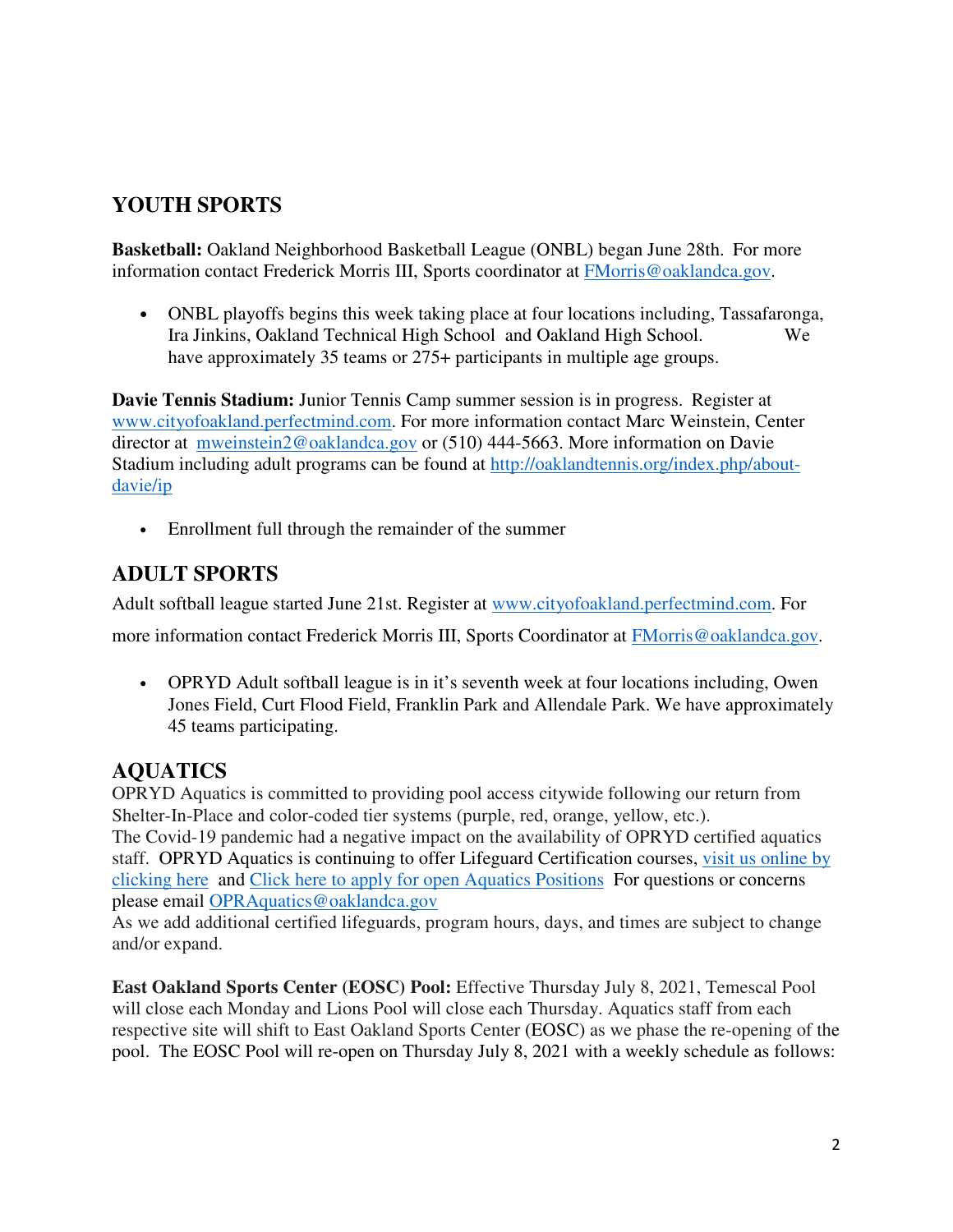### **East Oakland Sports Center Pool Schedule - Effective July 8, 2021**

| Monday and Thursday   | $8:30$ am $-7:00$ pm  |
|-----------------------|-----------------------|
| Tuesday and Wednesday | $8:30$ am $-1:30$ pm  |
| Friday                | $12:00$ pm- $1:30$ pm |

The following programs will be offered at the EOSC Water Park & Pool:

- Adult/Senior Water Aerobics (All Ages) \* Mon Thu 8:30am 9:30am (Lap Pool)
- Town Camp Swim + Lessons<sup>\*\*</sup> Mon Thu  $9:45$ am  $11:00$ am (Lap Pool)
- Adult/Senior Independent Water Walking\* Mon Thu 9:45am 11:30am (Lazy River/Splash Pool)
- Adult/Senior Independent Water Walking\* Friday 12:00pm 1:30pm (Lazy River/Splash Pool)
- 
- 
- 
- 

• Adult/Senior Lap Swim<sup>\*</sup> Mon – Fri 12:00pm – 1:30pm (Lap Pool) • Public Recreation Swim\* Mon & Thu 2:00pm – 2:45pm (Session A) • Public Recreation Swim<sup>\*</sup> Mon & Thu 3:00pm – 3:45pm (Session B) • Adult/Senior Lap Swim\* Mon & Thu  $4:30 \text{pm} - 7:00 \text{pm}$  (Lap Pool)

\*Membership or daily rate required. No lap passes.

\*\*Participants must be registered in Town Camp Swim + at Ira Jinkins Recreation Center

Approximately 30 youth participants between ages 6-12 from Ira Jinkins Recreation Center began participating in the Town Camp Swim + Summer program at the EOSC Pool on Monday June 14, 2021. Youth participants are participating in 8 weeks of Learn to Swim Lessons Monday-Thursday from 9:30am-10:00am, and 10:00am-10:45am.

**DeFremery Pool:** Defremery Pool reopened with a limited schedule for Summer 2021 on June 14, 2021. Approximately 76 youth participants between ages 6-12 from Defremery and Lincoln Square Recreation Centers are participating in the **Town Camp Swim +** Summer program which includes 8 weeks of Learn to Swim Lessons.

| Town Camp Swim +                             |                                           | Monday - Thursday $9:20$ am - 11:15am | (ages $6-14$ )                   |
|----------------------------------------------|-------------------------------------------|---------------------------------------|----------------------------------|
| <b>Learn to Swim Lessons</b>                 | Monday - Thursday $11:30$ am - $12:00$ pm |                                       | (ages $6-14$ )                   |
| Lap Swim                                     | Monday - Friday                           | $12:15 \text{pm} - 1:15 \text{pm}$    | $\frac{1}{4}$ and up)            |
| <b>Public Recreation Swim</b>                | Monday - Friday                           | $12:15 \text{pm} - 2:45 \text{pm}$    | (All ages)                       |
| <b>Swim Team/Stroke Clinic Monday-Friday</b> |                                           | $3:00 \text{pm} - 5:00 \text{pm}$     | $\left(\text{ages } 6-18\right)$ |

**Fremont Pool:** Due to the current lifeguard shortage, OPRYD is working to open Fremont Pool on a limited schedule. As details are finalized, OPRYD Aquatics will provide an update via the Super Weekly and online at City of Oakland | Fremont Pool (oaklandca.gov). For questions or concerns contact us via email at opraquatics@oaklandca.gov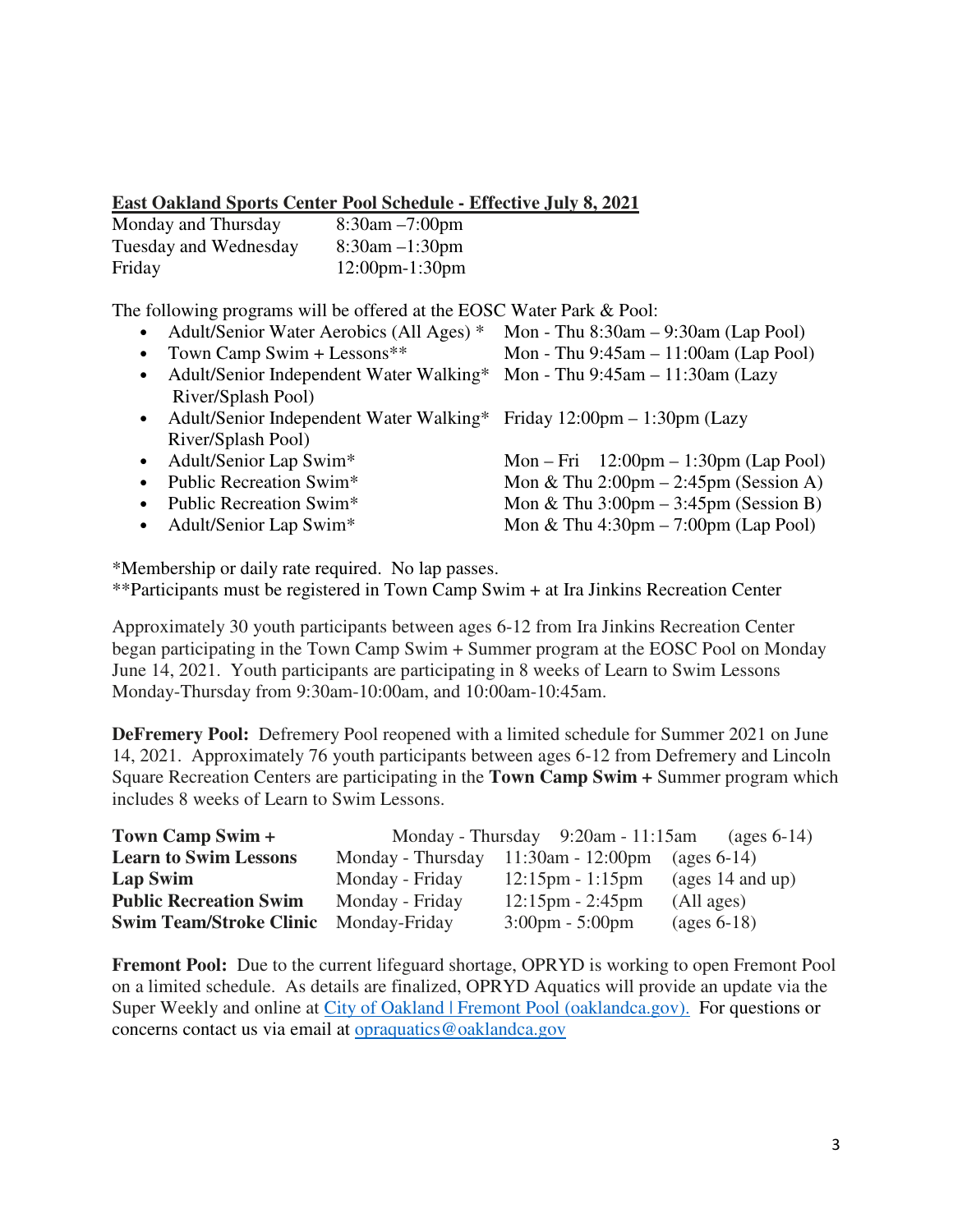**Lions Pool:** Lions Pool reopened with a limited schedule for Summer 2021 on June 14, 2021. Beginning Thursday July 8, 2021 Lions Pool will close each Thursday and their aquatics staff will shift to East Oakland Sports Center on that day.

| <b>Learn to Swim Lessons</b>   | Mon - Wed                                               | $9:00am - 11:55am$ | $\left(\text{ages } 6-14\right)$ |
|--------------------------------|---------------------------------------------------------|--------------------|----------------------------------|
| Lap Swim                       | Mon, Tue, Wed, Fri $12:15 \text{pm}$ - 2:45 $\text{pm}$ |                    | (ages $14$ and up)               |
| <b>Public Recreation Swim</b>  | Mon, Tue, Wed, Fri $3:00 \text{pm} - 4:15 \text{pm}$    |                    | (All ages)                       |
| <b>Swim Team/Stroke Clinic</b> | Mon, Tue, Wed, Fri $4:30 \text{pm}-5:45 \text{pm}$      |                    | $\left(\text{ages } 6-18\right)$ |
| Lap Swim                       | Mon, Tue, Wed, Fri $6:00 \text{pm} - 8:00 \text{pm}$    |                    | (ages $14$ and up)               |
| Lap Swim                       | Saturday                                                | $11:00am - 2:30pm$ | (ages $14$ and up)               |

**Temescal Pool:** Temescal Pool reopened with a limited schedule for Summer 2021 on June 14, 2021. Beginning Monday July 12, 2021 Temescal Pool will close each Monday and their aquatics staff will shift to East Oakland Sports Center on that day.

| <b>Learn to Swim Lessons</b>   | Tuesday - Thursday | $9:45$ am $-10:25$ am             | $\left(\right)$ (ages 6-14)      |
|--------------------------------|--------------------|-----------------------------------|----------------------------------|
| Lap Swim                       | Tuesday - Friday   | $11:15am - 1:15pm$                | $\frac{1}{4}$ and up)            |
|                                | Tuesday - Friday   | $5:00 \text{pm} - 6:30 \text{pm}$ | $\frac{1}{4}$ and up)            |
| <b>Public Recreation Swim</b>  | Tuesday - Friday   | $1:30 \text{pm} - 2:45 \text{pm}$ | (All ages)                       |
| <b>Swim Team/Stroke Clinic</b> | Monday - Friday    | $3:00 \text{pm} - 4:45 \text{pm}$ | $\left(\text{ages } 6-18\right)$ |

**Live Oak Pool:** Available for rental usage only. Currently Oakland Barracudas Masters are using the Live Oak Pool Monday- Saturday at various times. Oakland Unified School District (OUSD) has the facility reserved through joint-use agreement from 8:30am – 5:30pm. Oaklantis, an Oakland-based youth non-profit swimming club, has begun use of the Live Oak Monday-Friday afternoons and Saturday mornings.

### **Updated Lap Swim Times & Procedures**

Saturday June 26, 2021 was the final day OPRYD Aquatics used the SignUp Genius reservation system. On Monday June 28, 2021 OPRYD Aquatics resumed the pre-pandemic format of Lap Swim (drop-in) at 7 people per lane without any appointments during our open Lap Swim hours. Email opraquatics@oaklandca.gov or call 510-482-7852 for questions or concerns. To register for programs visit City of Oakland | Register Online for Parks and Recreation Activities (oaklandca.gov).

### **Lions Pool**

- $12:15 \text{pm} 2:45 \text{pm}$  (Mon, Tue, Wed, Fri)
- $6:00 \text{pm} 8:00 \text{pm}$  (Mon, Tue, Wed, Fri)
- $11:00$ am 2:30pm (Sat)

#### **Temescal Pool**

- $1!:15$ am  $1:15$ pm (Tue Fri)
- $5:00 \text{pm} 6:30 \text{pm}$  (Tue Fri)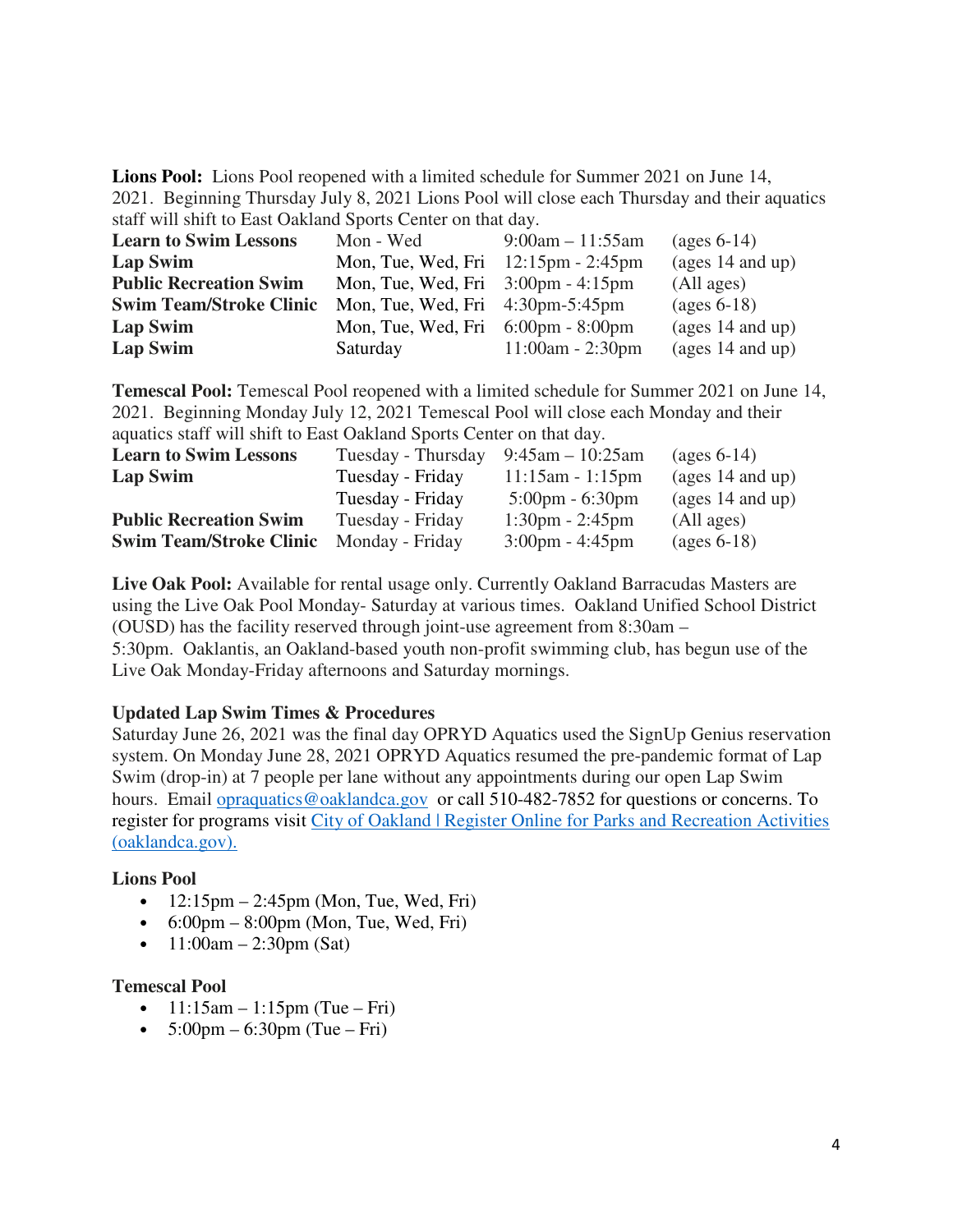### **DeFremery Pool (effective Tuesday July 6, 2021)** \*

•  $12:15 \text{pm} - 1:15 \text{pm}$  (Mon – Fri)

### **Lap Swim Fees (Outdoor Pools)**

~ Exact Change Required~

| Adult                                                               | \$6.00                     |  |
|---------------------------------------------------------------------|----------------------------|--|
| Senior (55 and over)                                                | \$4.00                     |  |
| Adult Pass of 10 Swims*                                             | $$50.00$ (\$5.00 per swim) |  |
| Adult Pass of 30 Swims*                                             | \$50.00 (\$4.50 per swim)  |  |
| Senior Pass of 10 Swims*                                            | \$31.00 (\$3.10 per swim)  |  |
| Senior Pass of 30 Swims*                                            | $$75.00$ (\$2.50 per swim) |  |
| *All Swim Pass Memberships expire 1 year from the date of purchase. |                            |  |

**Locker rooms** and **Showers** are now open. **Pre-Admission Screening** is still required before proceeding. Pre-Admission screening includes a series of questions and a temperature check. Additionally, swimmers must wear face-covering for the duration of the visit except when in water. We are currently recruiting lifeguard certified staff which will allow us to expand lap swim and other program offerings.

For future Lap Swim Schedule updates visit our website by clicking here or visit City of Oakland | Lap Swimmers - Action Required! (oaklandca.gov)

## **BOATING**

**Lake Merritt Boating Center:** Lake Merritt Boating Center (LMBC) has resumed boating rentals each Saturday & Sunday throughout Summer 2021 from 11:00am-5:00pm. Please call 510-238-2196 or email for additional questions or email Gabriel Gipson at GGipson@oaklandca.gov.

**Boating and Sailing Camps:** Basic Sailing (ages 10-17), Intermediate Sailing (ages 10-17), and Explorers Camp (ages 7-10) Youth Boating Town Camps for session 1 began on June 14 and runs through July 2nd. During this session we are serving 36 participants who are learning progressive boating/sailing skills and furthering their knowledge and talents. After a week of partner sailing, boaters/sailors are now developing their solo skills and learning more advanced boating techniques. Session 2 will run 6 – July 23, and Session 3 will run July 26 – August 6, 2021.

**All sessions are currently full with the exception of Intermediate Sailing Camp which has (1) one spot remaining in Session 2.** For questions or concerns about boating contact Gabriel Gipson or visit us online at www.sailoakland.com.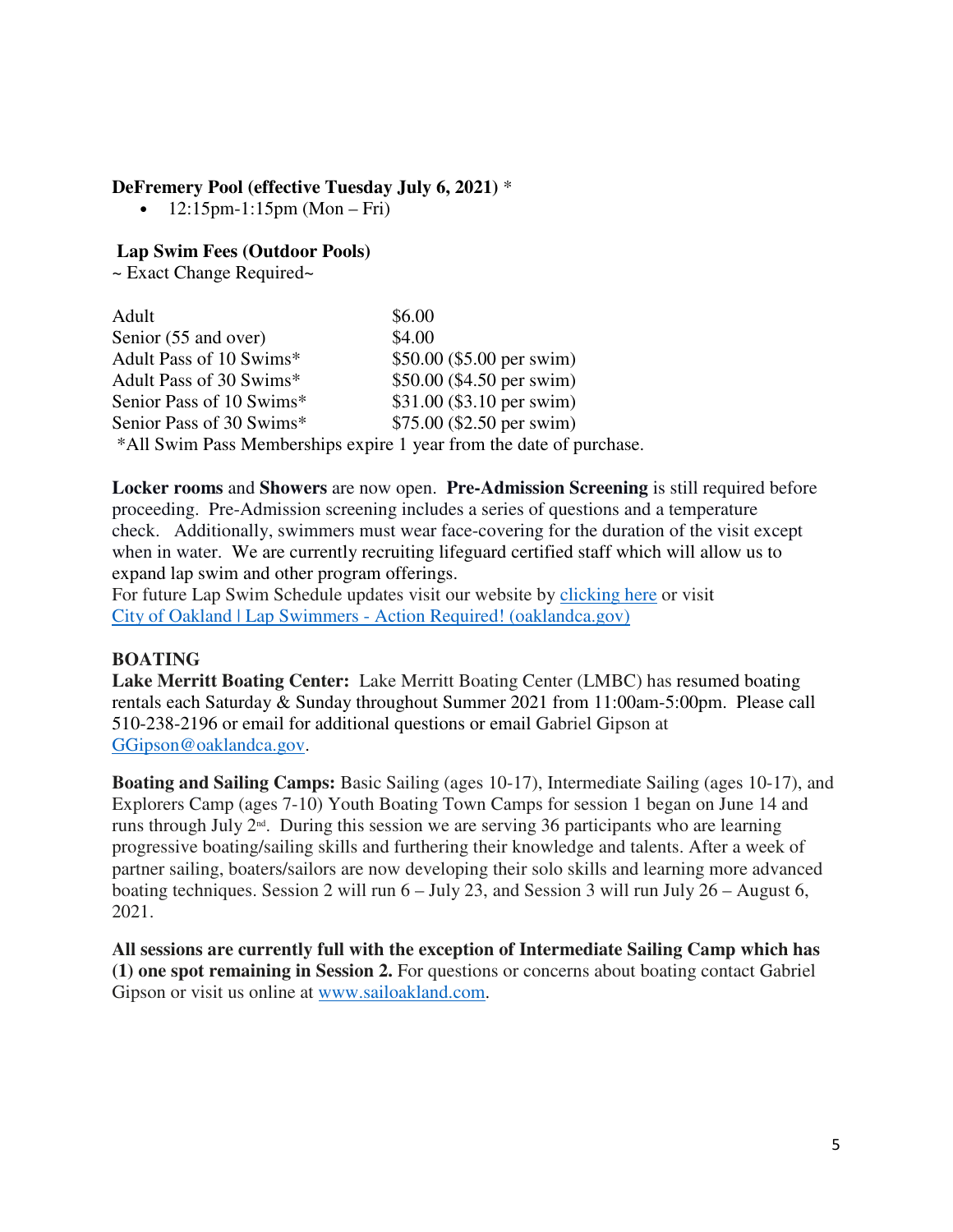**Jack London Aquatic Center (JLAC):** The Rowing Dock Replacement CIP project is complete JLAC. Construction is done and the final paperwork was approved by the City's Engineer and Project Delivery. JLAC Summer Camps for youth will resume in the summer of 2022.

## **CULTURE, ARTS**, **NATURE & SCIENCE**

**Rotary Nature**: Currently closed. Staff continues to perform regular maintenance of the sanctuary and surrounding area. Programs are tentatively scheduled to begin Fall 2021.  

**Studio One Art Center:** Studio One Art POD will host three sessions between June 14 and August 6, each session has 60 spaces, with 60 registered; Studio One Teen Leadership Arts Academy ages 12-14. Maximum enrollment is 20 youth for each session, July 6 - July 23 and July 26 – August 6; Staff has continued firing services and selling clay.  

Clay Firing Services:   https://www.oaklandca.gov/services/studio-one-clay-firing-services   

**Discovery Center**: Currently closed due the temporary reassignment of staff to assist with the City of Oakland food distribution program. Beginning June 1, 2021, the center will transition its primary location to Arroyo Viejo Recreation Center. Program is tentatively scheduled to begin Fall 2021.  

**Community Gardens**: There are 12 active community garden sites, with 12 registered gardeners and 247 thriving planting boxes. Staff is actively recruiting community gardeners to utilize unused boxes; and to reactivate dormant gardens. Staff has performed regular management of garden space, and report vandalism and public safety issues.   

Register for a box, or sign up to volunteer at:   https://www.oaklandca.gov/topics/community-gardening   Ξ

## **CENTRAL RESERVATIONS UNIT Facilities & Parks Available for Rent**

The reservations calendar for the Central Reservations is open for July 1, 2021- December 31, 2022. To ensure a safe environment for all visitors, applicants are required to observe the following:  

- Masks are still required for gatherings for ages 3 yrs. of age and older.
- Anyone who is experiencing COVID symptoms must not attend if you are sick, stay home.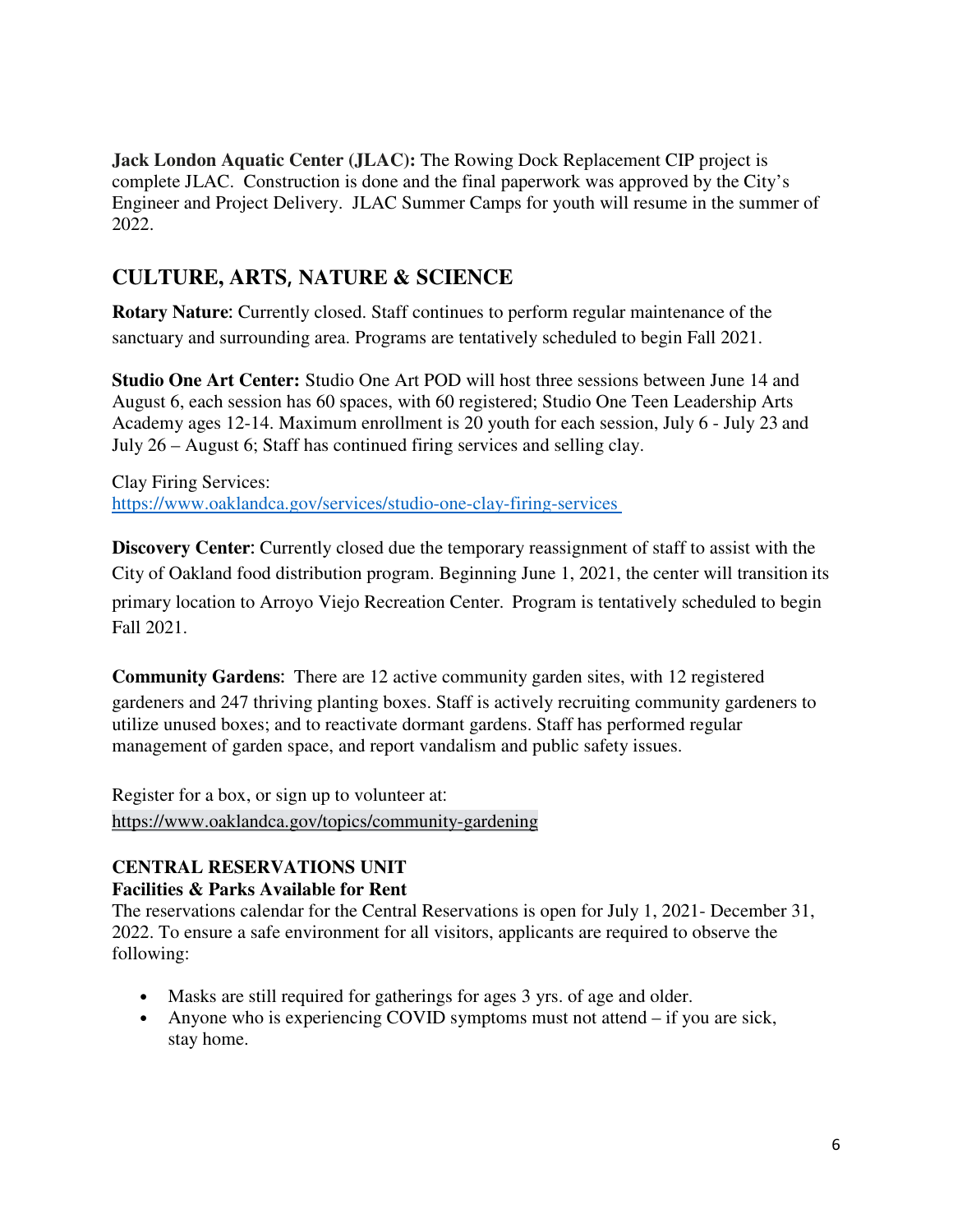### **Facilities & Parks Available for Booking Monday-Sunday 8:00 am -10:00 pm**

- Dunsmuir Hellman Historic Estate, 2960 Peralta Oaks
- Lakeside Park Garden Center, 666 Bellevue Avenue
- Joaquin Miller Community Center, 3594 Sanborn Dr.
- Leona Lodge Community Center, 4444 Mountain Blvd.
- Jack London Aquatic Center (JLAC), 115 Embarcadero

### *\*Booking hours vary based on venue availability.*

• \***Malonga Casquelourd Center for The Arts**, 1428 Alice Street                 Available for Booking: Tuesday-Saturday 8:00am – 8:00pm, Sunday-Monday Closed                 Malonga Theater: Book now for calendar dates beginning August 1, 2021.   Studio E: Public groups only Studio A & C Resident Company Classes only

#### \***Sequoia Lodge**, 2666 Mountain Blvd.

 Available for Booking: Fridays 5:00pm-10:00pm & Saturday-Sunday 8:00am- 10:00pm  

\***Morcom Rose Garden**, 700 Jean St.      Available for Booking: Monday – Sunday 8:00am –7:00pm  

### \***Parks: Stand-Alone Parks not adjacent to Recreations Centers**

Available for Booking: Monday- Sunday 6:00 am - 8:00 pm  

To Book a Reservation click on the link https://www.oaklandca.gov/services/rentals- andreservations or contact Central Reservations via email at: CRU@oaklandca.gov

## **CITY-WIDE UPDATES**

- Tennis: Citywide tennis courts are open to the public. Patrons can make reservations online to reserve local tennis courts at www.cityofoakland.perfectmind.com.
- Pickleball: Courts are open to the public at Bushrod, deFremery and Montclair. Patrons can make reservations online to reserve local courts at

www.cityofoakland.perfectmind.com.

- Basketball courts have been fully restored citywide.
- City playgrounds are open for "Use At Your Own Risk"
- DeFremery Skate Park "Town Park", Rainbow, and Montclair Parks Skate Ramps are open for use within social distancing guidelines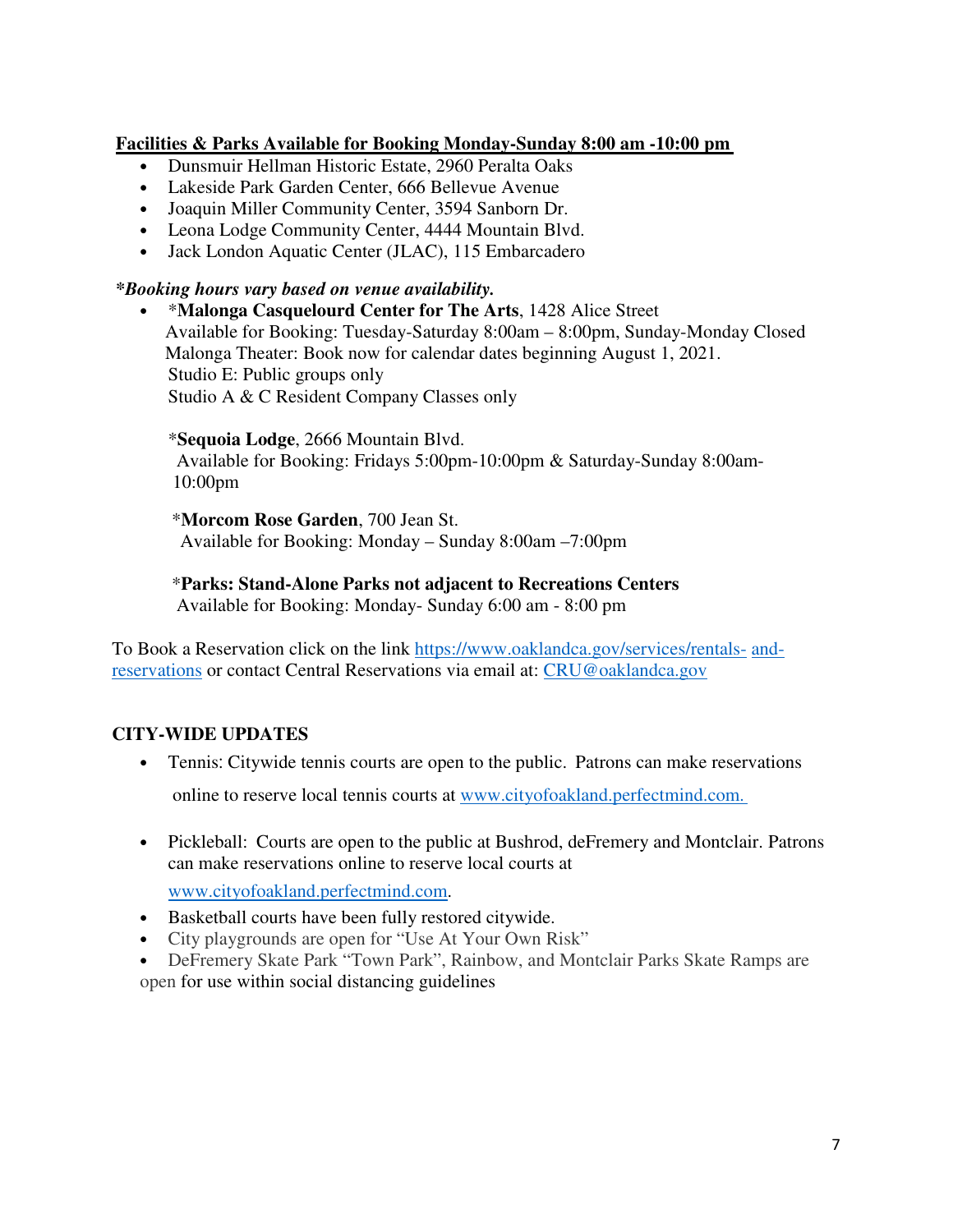• **Dog Parks:** In order to create ADA Parking Access for Woodminster Annual Summer Musicals, Joaquin Miller Dog Park will be **closed Friday-Sunday for the months of July and August.** You may still access one of Oakland's 25 other designated Dog Parks & Play Areas.

For a list of Dog Parks and Play Areas, and other related information, visit http://oaklandca.gov/resources/dog-friendly-parks.

| Joaquin Miller Dog Park Closure July-August 202 |           |           |               |
|-------------------------------------------------|-----------|-----------|---------------|
| <b>July 2021</b>                                | Friday    | Saturday  | <b>Sunday</b> |
|                                                 | July 9    | July 10   | July 11       |
|                                                 | July 16   | July 17   | July 18       |
|                                                 | July 23   | July 24   | July 25       |
|                                                 |           |           |               |
| August 2021                                     |           |           |               |
|                                                 | August 6  | August 7  | August 8      |
|                                                 | August 13 | August 14 | August 15     |
|                                                 | August 20 | August 21 | August 22     |

• **Joaquin Miller Dog Park Closure July-August 2020**

## **OPRYD Race & Equity Team:**

OPRYD's recently reestablished Race Equity Team includes a diverse, seasoned and passionate group of staff, with many years of experience and training in the recreation and youth development field. Cynthia Armstrong, Center Director of Arroyo Viejo Recreation Center; Kola Thomas, Center Director of Golden Gate Recreation Center; Alethia Walker, Center Director of Studio One Art Center; Zermaine Thomas, Special Events Coordinator for Central Reservations Unit; Bianca Posada, Recreation Program Director for Inclusion Programs; Asmerom Kidane, Recreation Specialist for Ace Kids' Golf. Each team member offers a unique perspective, and their individual experience on the issues of Race Equity within OPRYD.   

The OPRYD Racial Equity Team supports the mission of the City of Oakland to transform practices in City government to promote inclusion and full participation by a broad representation of residents, and to end racial inequity in the community and in the workplace. The Team works to implement the racial equity mission within Oakland Parks, Recreation and Youth Development by supporting capacity building, the development of the department's annual Racial Equity Strategic Plan and promoting the application of a racial equity framework and tools across the department's activities.